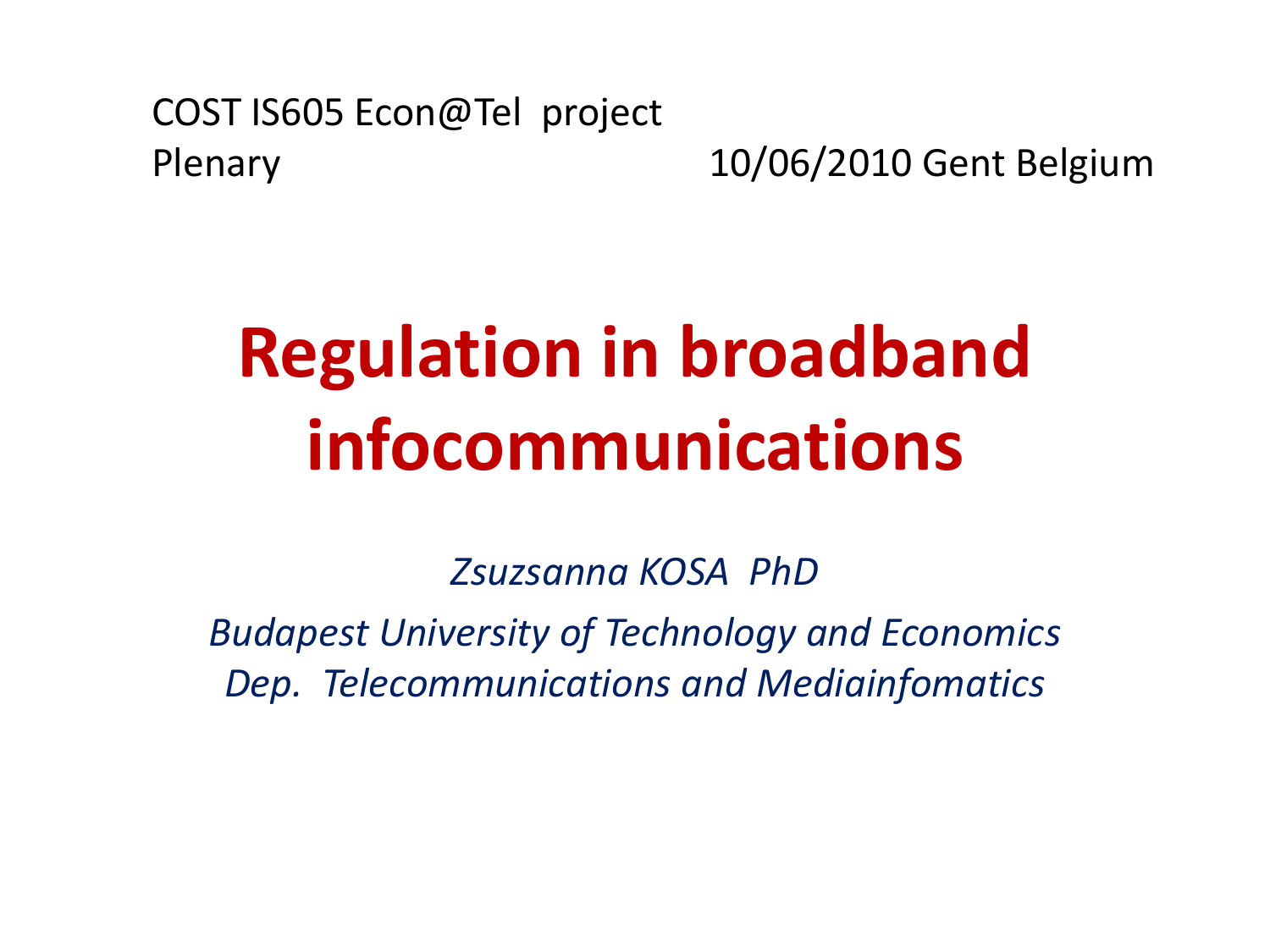# **Regulate or not broadband**

#### **Arguments for regulation**

- Motivate innovation, and investments
- Avoid re-monopolization
- Avoid hidden risks for users and user groups
- Ensure universal access or services for the majority of the population

#### **Arguments contra regulation**

- Better to let spontaneous market processes
- In a networked industry it is normal to have only few market players
- Reliability and security can be a commercial issue of contractors
- This should be a marketbased service industry in order to have development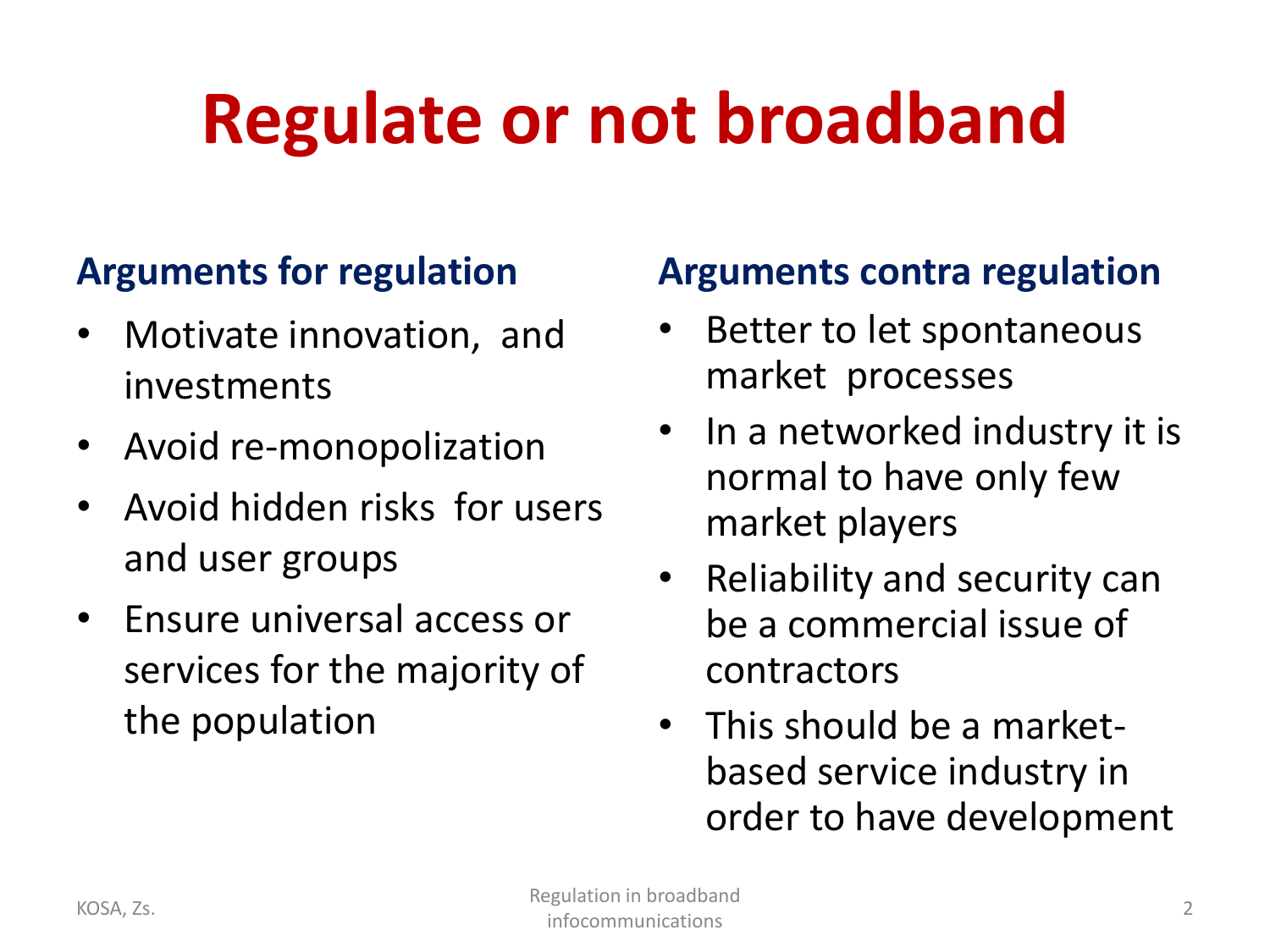### **Narrow-band versus broadband situations**

#### **Narrow-band**

- It used to have unique technology
- Networks were build up in a monopolistic situation for incumbents (exemption CEEC countries)
- There were no strong complementer industries
- Mobile GSM made a disruption on the fixed telephony

### **Broadband**

- It has several technologies competing each others such as XDSL, FTTx, CATV, WiFi, satellite,…
- Networks are built in a competitive situation
- There are strong complementer industries such as finances, transport,…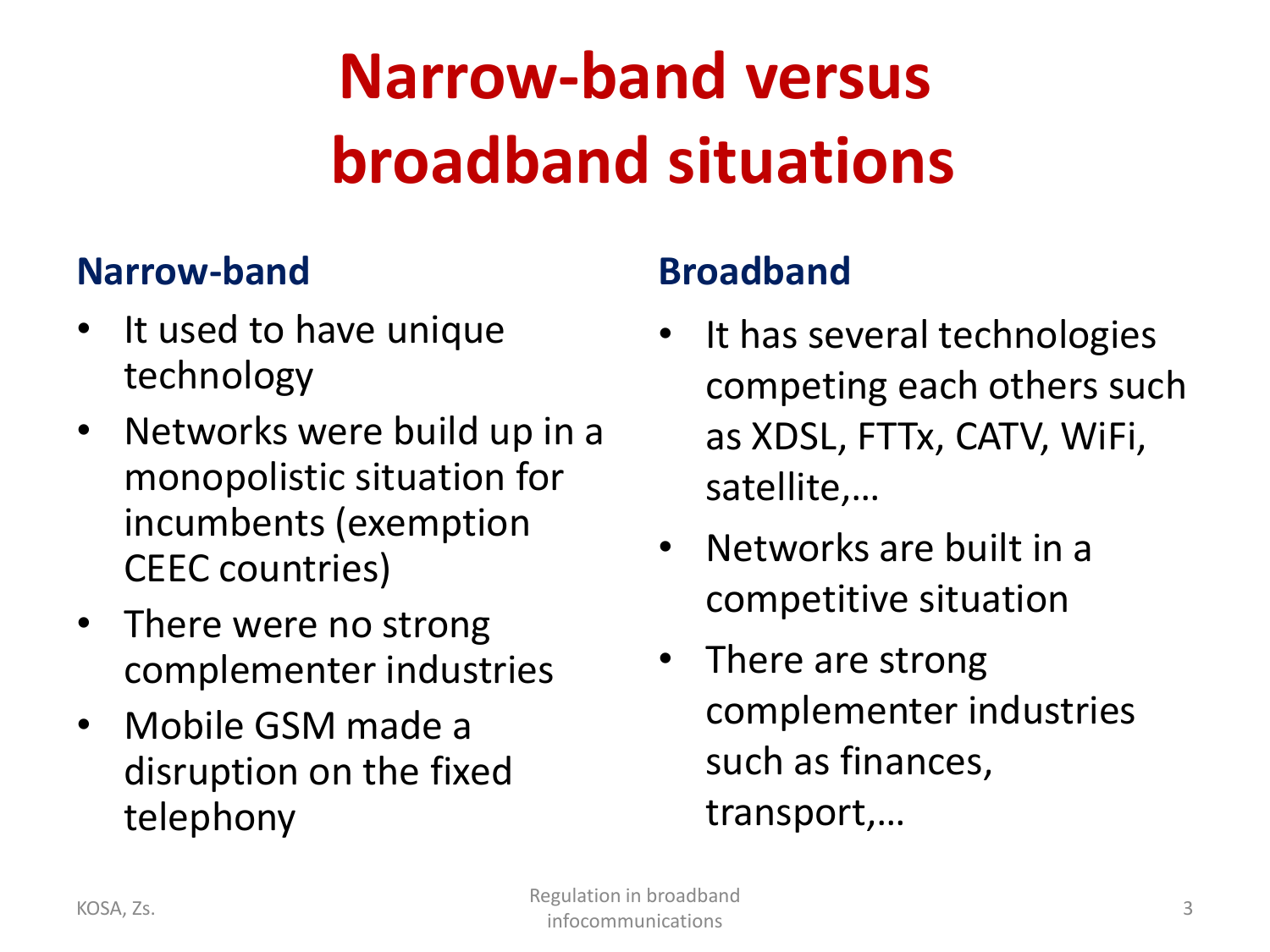## **Regulation for Customers**

#### **Handle customer dependency**

- Declaration of QoS or Best effort approach
- Technical standarts for interconnections
- Man-machine interface standards
- Trusted agent regulation (like postal operator was)

### **Avoid market failures**

- Ladder of investment approach
- Facility based competition in a long run
- Interconnection regime
- Light price regulation
- Technology neutrality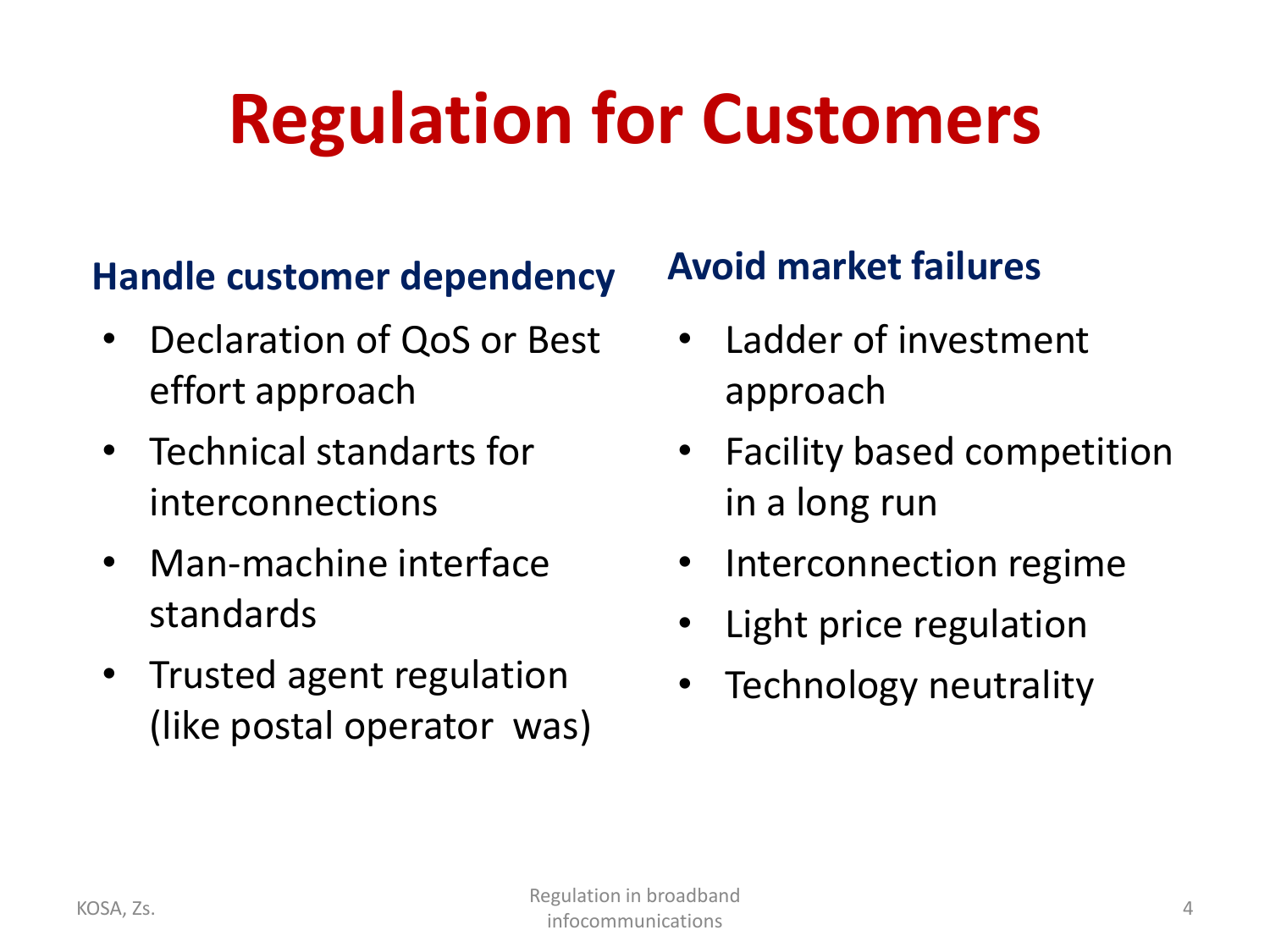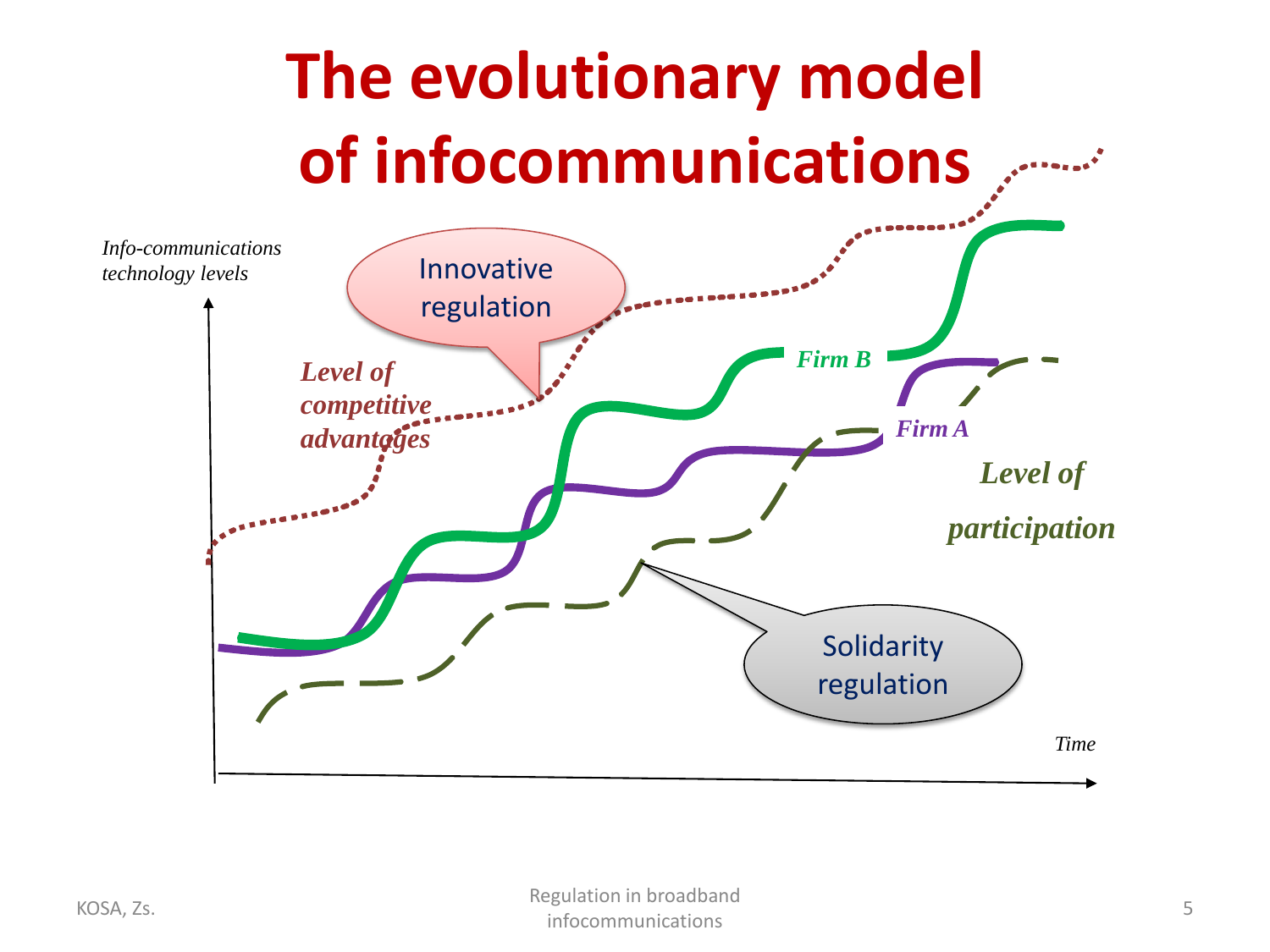## **"Innovative" and "solidarity" regulatory actions**

#### **Innovative actions**

- Let a new technology to enter into the market
- Ensure scared resources (spectrum or identifier) for the new technology
- Ensure service based competition for innovative applications
- Participate in standardization process

### **Solidarity actions**

- Make a price regulaton
- Universal access and universal service regulation
- Enhance facility based competitions or ladder of investment
- Ensure local phisical networks in a non profit basis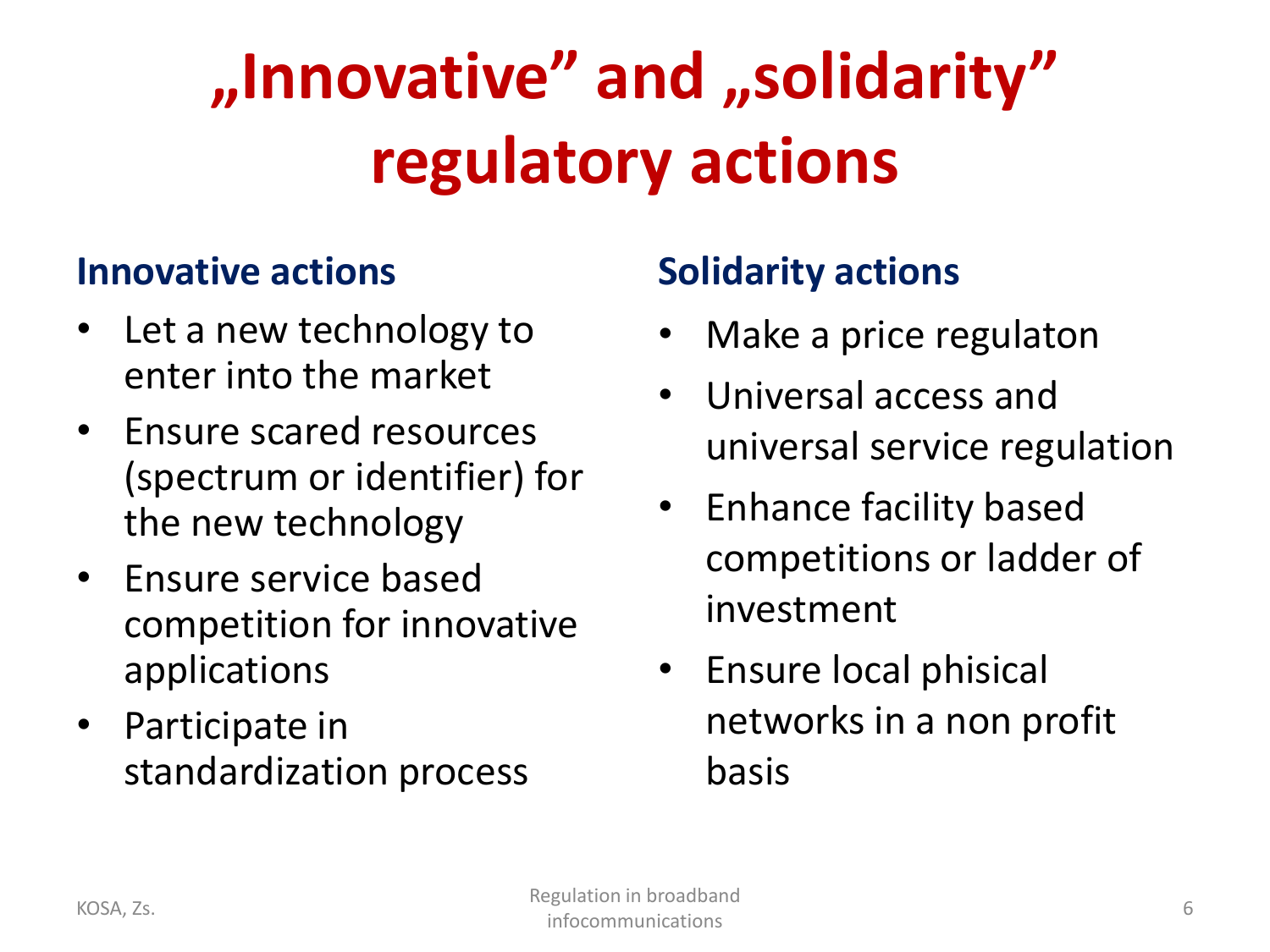## **Backward and forvard integration**

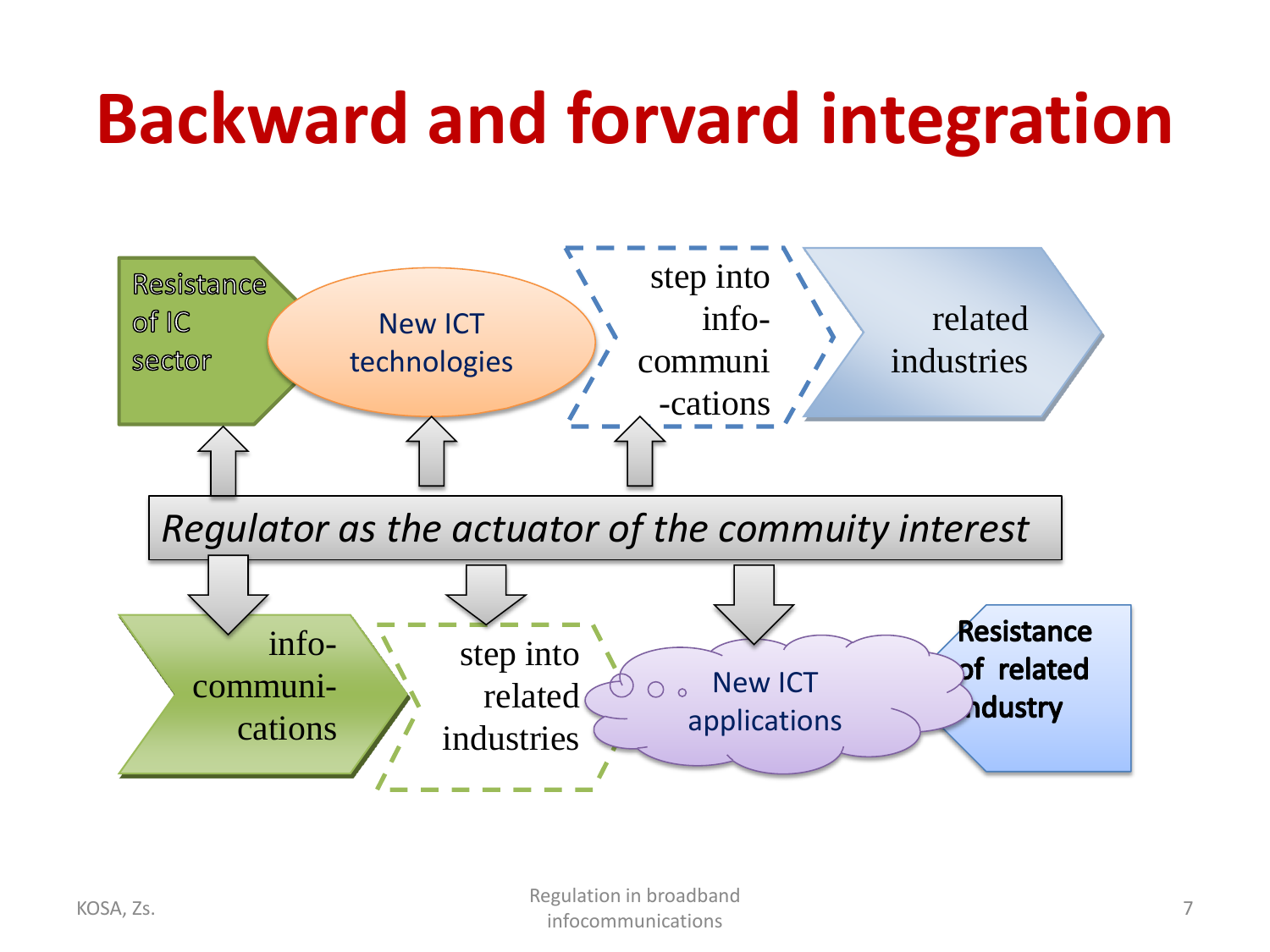# **Broadband regulation suggestions**

### **It is a regulation cycle:**

- Handle customer dependency
- Enhance innovation and network development
- Handle the forward and backward integration
- Some solidarity steps should be done